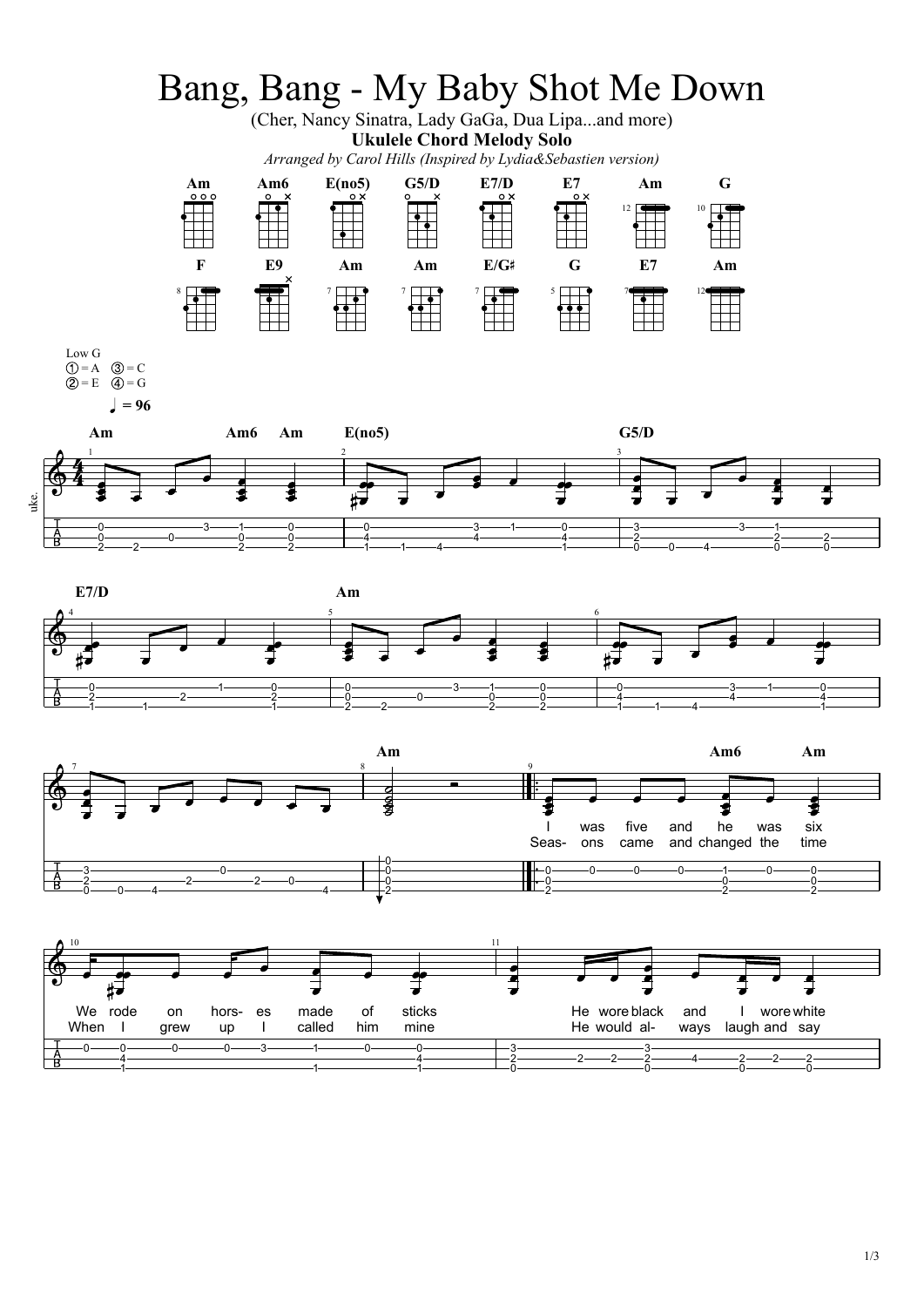



**Am** 18  $\mathbf{G}$  $\frac{1}{2}$  $\overline{\mathbf{e}}$  $\sharp \exists$  . bang, my ba- by shot me down bang, I used to shoot you down  $-0$  $\Omega$  $\overline{0}$  $\mathbf{0}$   $-1$   $0$  1  $\overline{0}$   $2 - 2$   $-1$   $-4$